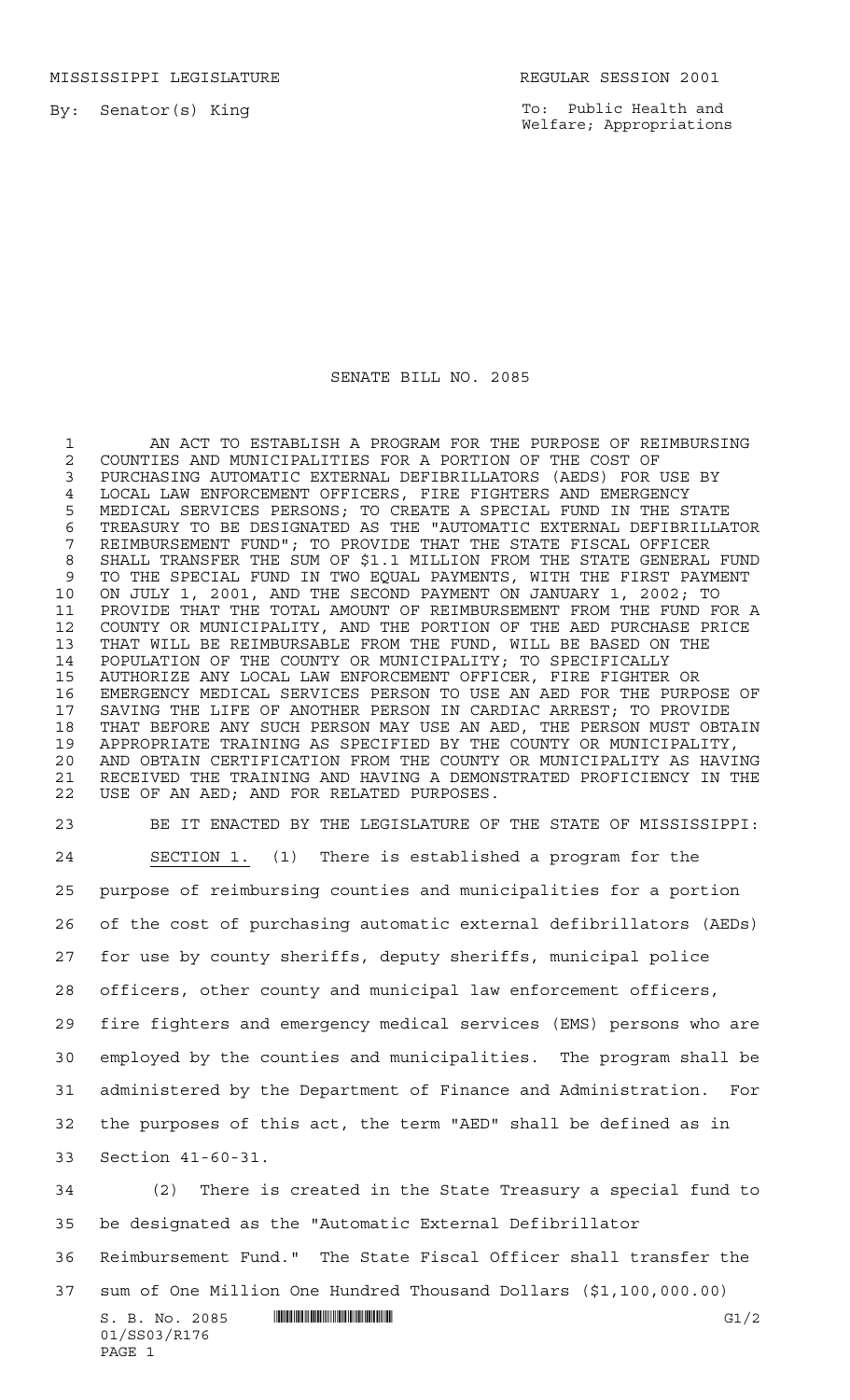from the State General Fund to this special fund. The transfer shall be made in two (2) equal payments, with the first payment to be made on July 1, 2001, and the second payment to be made on January 1, 2002. Such monies as are deposited into the fund under the provisions of this section may be expended by the Department of Finance and Administration upon appropriation by the Legislature, and upon requisition therefor by the executive director of the department, in accordance with the provisions of this section. Five Hundred Fifty Thousand Dollars (\$550,000.00) shall be available for expenditure after July 1, 2001, and Five Hundred Fifty Thousand Dollars (\$550,000.00) shall be available for expenditure after January 1, 2002. Unexpended amounts remaining in the fund at the end of a fiscal year shall not lapse into the State General Fund, and any interest earned on amounts in the fund shall be deposited to the credit of the fund. (3) (a) A county shall be eligible to receive reimbursement

from the fund for the purchase of AEDs as follows:

 (i) If the population of the county in the areas outside of the incorporated municipalities in the county is five thousand (5,000) or more, according to the most recent federal decennial census, the county shall be reimbursed fifty percent (50%) of the actual purchase price of each AED purchased, not to exceed a total reimbursement amount of Five Thousand Dollars (\$5,000.00) for all AEDs purchased by the county.

 (ii) If the population of the county in the areas outside of the incorporated municipalities in the county is under five thousand (5,000), according to the most recent federal decennial census, the county shall be reimbursed seventy-five percent (75%) of the actual purchase price of each AED purchased, not to exceed a total reimbursement amount of Two Thousand Five Hundred Dollars (\$2,500.00) for all AEDs purchased by the county. (b) A municipality shall be eligible to receive

reimbursement from the fund for the purchase of AEDs as follows:

 $S. B. No. 2085$  .  $\blacksquare$ 01/SS03/R176 PAGE 2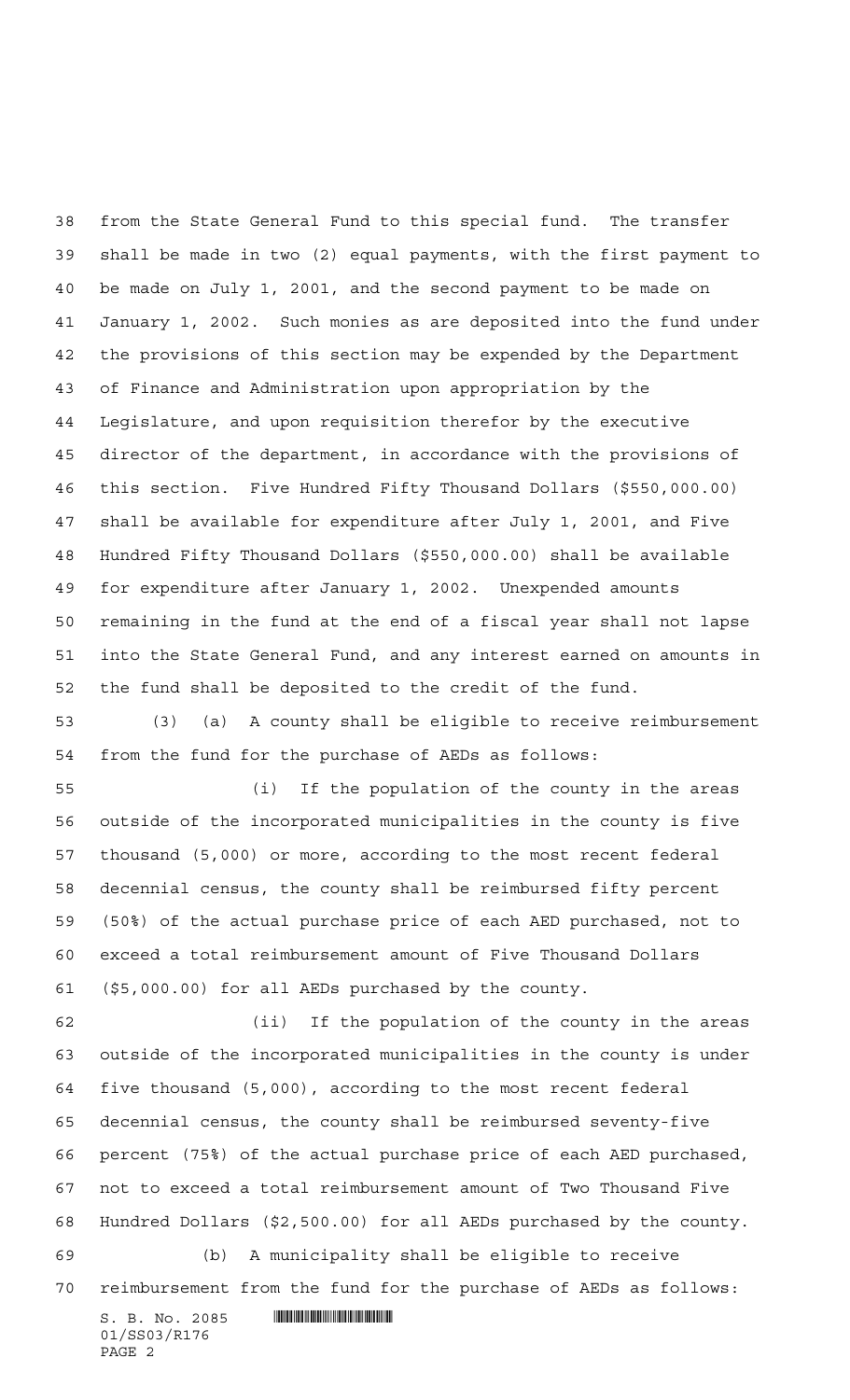(i) If the population of the municipality is five thousand (5,000) or more, according to the most recent federal decennial census, the municipality shall be reimbursed fifty percent (50%) of the actual purchase price of each AED purchased, not to exceed a total reimbursement amount of Five Thousand Dollars (\$5,000.00) for all AEDs purchased by the municipality.

 (ii) If the population of the municipality is under five thousand (5,000), according to the most recent federal decennial census, the municipality shall be reimbursed seventy-five percent (75%) of the actual purchase price of each AED purchased, not to exceed a total reimbursement amount of Two Thousand Five Hundred Dollars (\$2,500.00) for all AEDs purchased by the municipality.

 (c) The board of supervisors of a county or the governing authorities of a municipality, as the case may be, shall submit their requests for reimbursement from the fund to the Department of Finance and Administration, and shall provide documentation of the purchase of each AED and the actual purchase price of each AED. The department shall review each request, and if adequate documentation has been provided, the department shall reimburse the county or municipality as provided in this section. Monies in the fund shall be available on a first come, first served basis, and no county or municipality has a right to reimbursement if there are not sufficient monies in the fund to make the reimbursement.

(4) The Department of Finance and Administration shall:

 (a) Maintain an accurate record of all monies paid to counties and municipalities from the fund, those records to be kept separate from other records of the department;

 (b) Notify counties and municipalities of the AED reimbursement program and the requirements for them to be eligible 102 to receive reimbursement from the fund;

 $S. B. No. 2085$  . The set of the set of  $\sim$  set of  $S. B. No. 2085$ 01/SS03/R176 PAGE 3